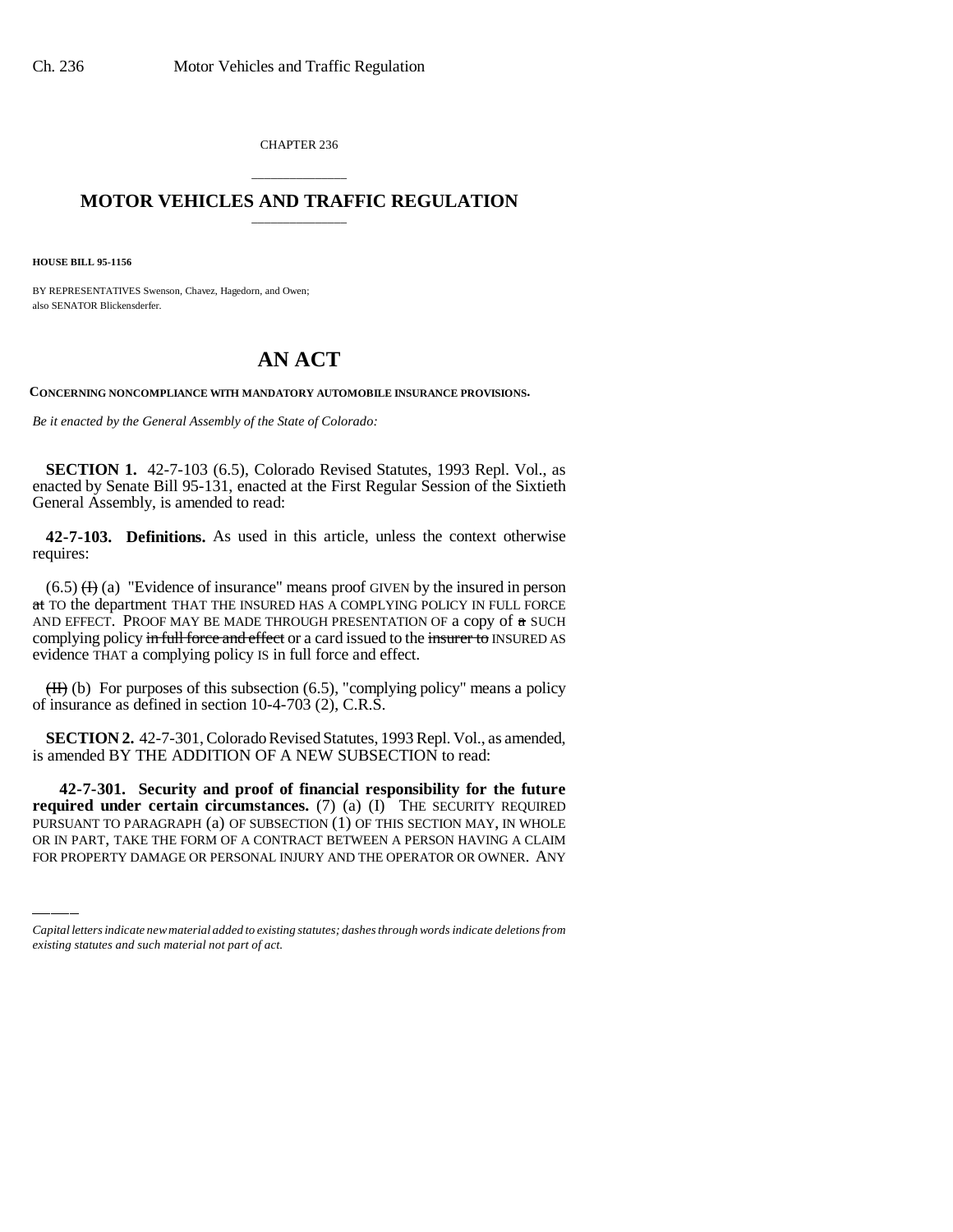SUCH CONTRACT SHALL REQUIRE NOTICE BY FIRST CLASS MAIL TO ANY OBLIGOR INDEFAULT AT THE OBLIGOR'S LAST KNOWN ADDRESS AND ALLOWING AT LEAST A TEN-DAY PERIOD AFTER MAILING FOR THE OBLIGOR TO CURE THE DEFAULT BEFORE REMEDIES BECOME AVAILABLE.

(II) THE DIRECTOR SHALL PRESCRIBE THE FORM OF ANY CONTRACT AUTHORIZED BY SUBPARAGRAPH (I) OF THIS PARAGRAPH (a).

(b) THE DIRECTOR SHALL IMMEDIATELY SUSPEND THE LICENSE OF A PERSON OBLIGATED UNDER A CONTRACT USED AS SECURITY PURSUANT TO PARAGRAPH (a) OF THIS SUBSECTION (7), UPON RECEIPT OF EVIDENCE FROM THE CREDITOR IN THE FORM OF AN AFFIDAVIT THAT:

(I) THE OBLIGOR HAS DEFAULTED ON ANY PAYMENT OBLIGATION UNDER THE CONTRACT;

(II) NOTICE OF THE DEFAULT HAS BEEN SENT TO THE OBLIGOR BY CERTIFIED MAIL; AND

(III) THE OBLIGOR HAS FAILED TO CURE THE DEFAULT WITHIN FIFTEEN DAYS AFTER THE DATE OF MAILING OF THE NOTICE.

**SECTION 3.** The introductory portion to 42-7-303 (1) and 42-7-303 (1) (b), Colorado Revised Statutes, 1993 Repl. Vol., as amended, are amended, and the said 42-7-303 (1) is further amended BY THE ADDITION OF A NEW PARAGRAPH, to read:

**42-7-303. Duration of suspension.** (1) The license or nonresident's operating privilege suspended under sections 42-7-202 and 42-7-301 shall remain so suspended and not be renewed, nor shall any such license be issued to such person, unless there is filed with the director evidence satisfactory to the director that such person has been released from liability, or HAS ENTERED INTO A CONTRACT USED AS SECURITY PURSUANT TO SECTION 42-7-301 (7), OR has been finally adjudicated not liable, or until:

(b) One year has THREE YEARS HAVE elapsed following the date of such accident and evidence satisfactory to the director has been filed with the director that during such period no action for damages arising out of such accident has been instituted, and such person has filed or then files and maintains proof of financial responsibility for the future as provided in section 42-7-408; EXCEPT THAT A CONTRACT USED AS SECURITY PURSUANT TO SECTION 42-7-301(7) MAY PROVIDE FOR A DIFFERENT PERIOD OF TIME; OR

(c) THREE YEARS HAVE ELAPSED SINCE THE FAILURE TO TIMELY CURE ANY DEFAULT, AFTER NOTICE, UNDER A CONTRACT USED AS SECURITY PURSUANT TO SECTION 42-7-301 (7) AND EVIDENCE SATISFACTORY TO THE DIRECTOR HAS BEEN FILED WITH THE DIVISION SHOWING THAT NO CIVIL ACTION TO ENFORCE THE CONTRACT HAS BEEN FILED DURING SUCH PERIOD OF TIME.

**SECTION 4.** 42-7-401 (1), Colorado Revised Statutes, 1993 Repl. Vol., as amended, is amended to read: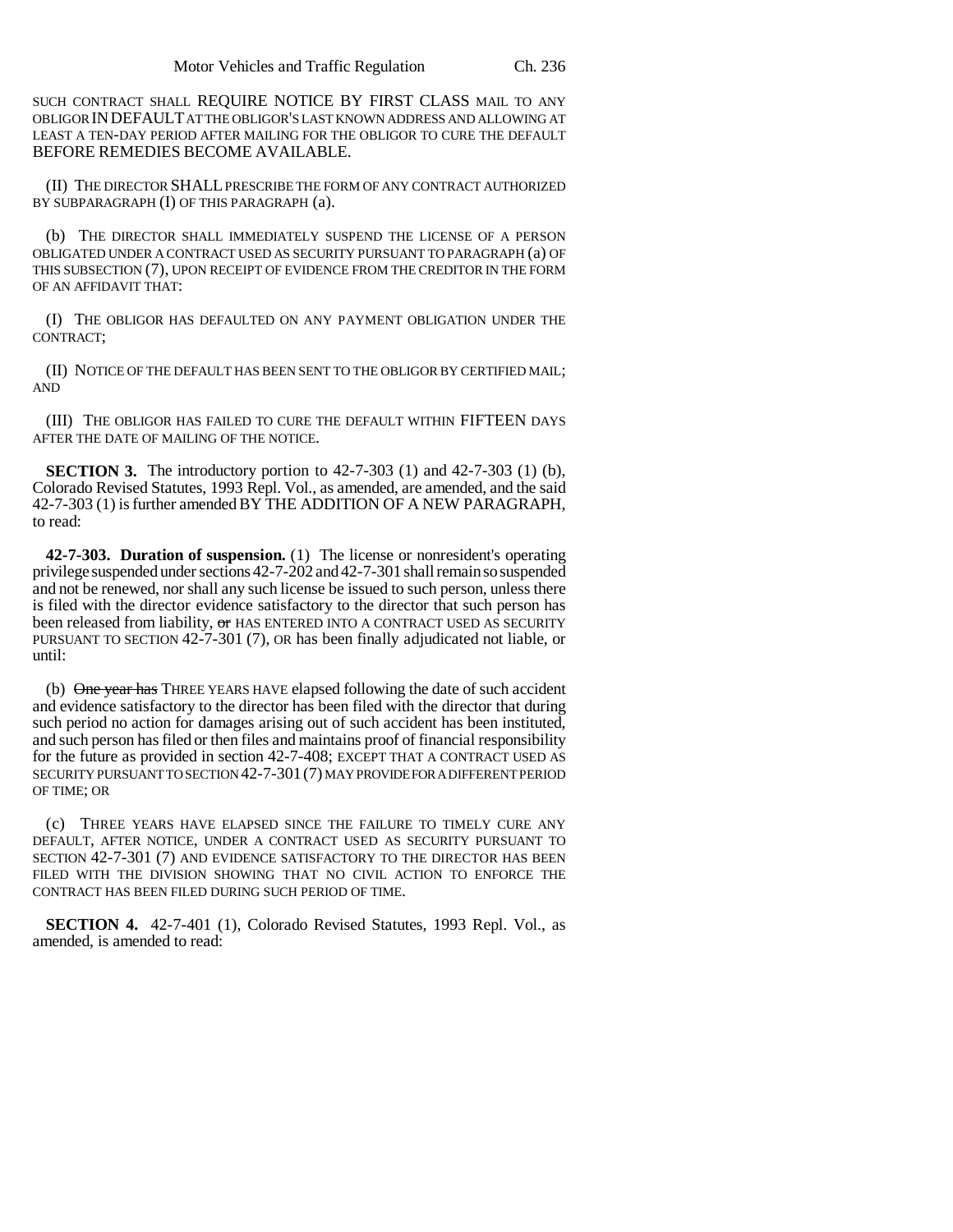Ch. 236 Motor Vehicles and Traffic Regulation

**42-7-401. Proof required on judgments.** (1) The director shall also suspend the license issued to any person upon receiving an authenticated report AFFIDAVIT FROM THE JUDGMENT CREDITOR that such person has failed for a period of thirty days to satisfy any final judgment in amounts and upon a cause of action as stated in this article, OR, IN A CRIMINAL PROCEEDING ARISING FROM THE USE OR OPERATION OF A MOTOR VEHICLE, HAS FAILED TO COMPLY WITH THE TERMS OF ANY ORDER OF RESTITUTION MADE AS A CONDITION OF PROBATION PURSUANT TO SECTION 16-11-204.5, C.R.S.

**SECTION 5.** 42-7-403 (1) (d), Colorado Revised Statutes, 1993 Repl. Vol., as amended, is amended, and the said 42-7-403 (1) is further amended BY THE ADDITION OF A NEW PARAGRAPH, to read:

 **42-7-403. Sufficiency of payments.** (1) Every judgment referred to in this article and for the purposes of this article shall be deemed satisfied:

(d) Three WHEN SIX years have elapsed since the date that such judgment became final; and the judgment debtor gives proof of financial responsibility. OR

(e) WHEN THREE YEARS HAVE ELAPSED SINCE THE JUDGMENT DEBTOR GIVES PROOF OF FINANCIAL RESPONSIBILITY; EXCEPT THAT THIS PARAGRAPH (e) SHALL NOT APPLY TO ANY JUDGMENT DEBTOR SUBJECT TO PARAGRAPH (d) OF THIS SUBSECTION (1).

**SECTION 6.** 42-7-404, Colorado Revised Statutes, 1993 Repl. Vol., as amended, is amended to read:

**42-7-404. Payment of judgment in installments.** (1) The director shall not suspend a license and shall restore any suspended license following nonpayment of a final judgment when the judgment debtor gives proof of financial responsibility and when the judgment debtor obtains an order from the trial court in which such judgment was rendered permitting the payment of such judgment in installments of not less than twenty-five dollars per month, and while the payment of any said installment is not in default.

(2) A judgment debtor upon five days' notice to the judgment creditor may apply to the trial court in which the judgment was obtained for the privilege of paying such judgment in installments, and the court, in its discretion and without prejudice to any other legal remedies which the judgment creditor may have, may so order, fixing the amounts and times of, AND THE PERSON TO RECEIVE, payment of the installments.

(3) In the event the judgment debtor fails to pay any installment as permitted by the order of the court, upon notice of such default supported by an appropriate document from the court OR BY SWORN AFFIDAVIT OF EITHER THE JUDGMENT CREDITOR OR THE PERSON DESIGNATED TO RECEIVE PAYMENTS, the director shall immediately suspend the license of the judgment debtor until said judgment is satisfied as provided in this article.

**SECTION 7. Effective date.** This act shall take effect July 1, 1995; except that section 1 of this act shall only take effect if Senate Bill 95-131, enacted at the First Regular Session of the Sixtieth General Assembly, becomes law.